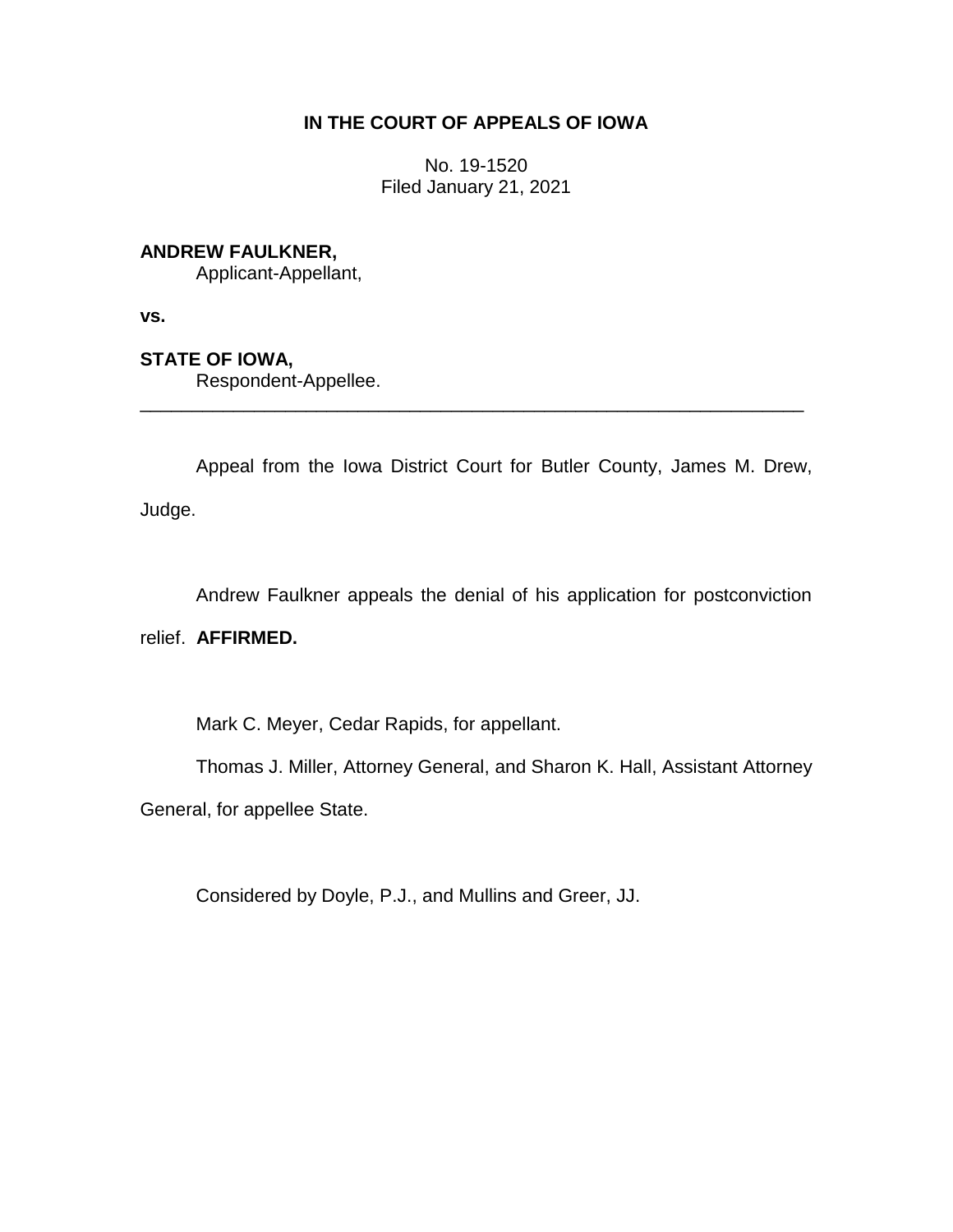### **GREER, Judge.**

 $\overline{a}$ 

. . . .

. . . .

. . . .

Andrew Faulkner appeals the denial of his application for postconviction relief (PCR), claiming his Alford guilty pleas<sup>1</sup> to two counts of third-degree sexual abuse were not entered knowingly and voluntarily because of the ineffective assistance of plea counsel.

### **Factual Background and Procedural History.**

In January 2017, Faulkner was charged with four counts of third-degree sexual abuse, a class "C" non-forcible felony in violation of Iowa Code section 709.4(1)(b)(3)(d) (2017).<sup>2 3</sup> The charges stemmed from allegations that Faulkner sexually abused his girlfriend's underage daughter, E.D., over a period of two years.

In July 2017, Faulkner entered *Alford* guilty pleas to two counts of sexual abuse in the third degree. The plea agreement provided Faulkner would plead

(3) [where] [one] person is fourteen or fifteen years of age and . . .

<sup>1</sup> *See North Carolina v. Alford*, 400 U.S. 25 (1970); *State v. Knight*, 701 N.W.2d 83, 85 (Iowa 2005) ("Under this procedure, 'the defendant acknowledges the evidence strongly negates the defendant's claim of innocence and enters [a guilty] plea to avoid a harsher sentence.'" (citation omitted)).  $2$  lowa Code section 709.4(1)(b)(3)(d) provides:

<sup>1.</sup> A person commits sexual abuse in the third degree when the person performs a sex act under any of the following circumstances:

b. The act is between persons . . . not . . . cohabitating as husband and wife . . .

<sup>(</sup>d) The person is four or more years older than the other person.  $3$  It is unclear exactly what year these criminal acts took place. The trial information alleged Faulkner committed these crimes between 2015 and 2017. The pertinent Iowa Code section was not amended during that time; we choose to reference the 2017 Code.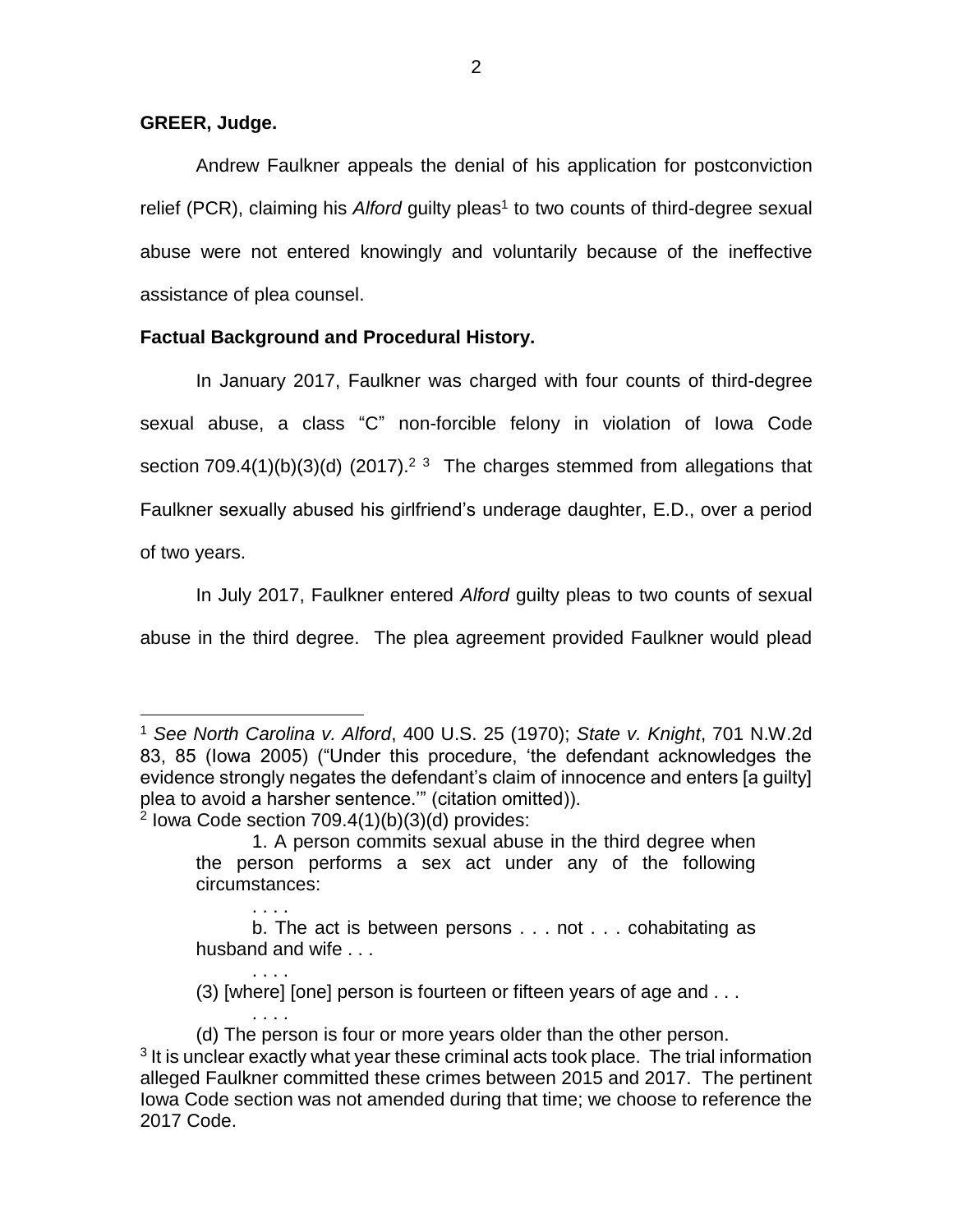guilty to two counts of third-degree sexual abuse and the State would dismiss the other two counts of third-degree sexual abuse. Faulkner would consent to a sentence of ten years on each count to run consecutively, but after ninety days in prison the court would reconsider Faulkner's sentences with the benefit of a review of a later prepared presentence investigation report and prison progress report. Faulkner requested immediate sentencing, and the court entered judgment and sentenced him to two indeterminate sentences not to exceed ten years.<sup>4</sup> After an unreported hearing on reconsideration, the court reaffirmed Faulkner's judgments and sentences in November 2017. Faulkner appealed the court's denial of his motion for reconsideration. The Iowa Supreme Court dismissed the attempted appeal, finding no right to appeal the denial of reconsideration, recast it as a petition for writ of certiorari, then denied the petition.

In September 2018, Faulkner applied for PCR pro se claiming ineffective assistance of counsel. Faulkner alleged plea counsel failed to adequately investigate E.D.'s inconsistent statements and failed to obtain cell phone tower records. 5 Faulkner also asserted his plea deal was not explained in terms he could understand, he was not given prescribed medications while in custody prior to entry of the plea,<sup>6</sup> he was pressured to accept the plea, and he was innocent and

 $\overline{a}$ 

<sup>4</sup> Faulkner's sentence also included a special sentence of life-time parole, suspended fines, a sex-abuse surcharge, a \$250 civil penalty, possible victim restitution, and required Faulkner to register as a sex offender.

<sup>&</sup>lt;sup>5</sup> Faulkner did not explain how cell phone tower records were relevant during the PCR trial. So we do not consider this allegation.

 $6$  Faulkner testified at the PCR trial that he takes a medication for attention deficit disorder and seizures. Faulkner acknowledges that no expert testimony was presented to discuss the effects of the medication and how the medications could have affected his ability to understand the plea proceedings.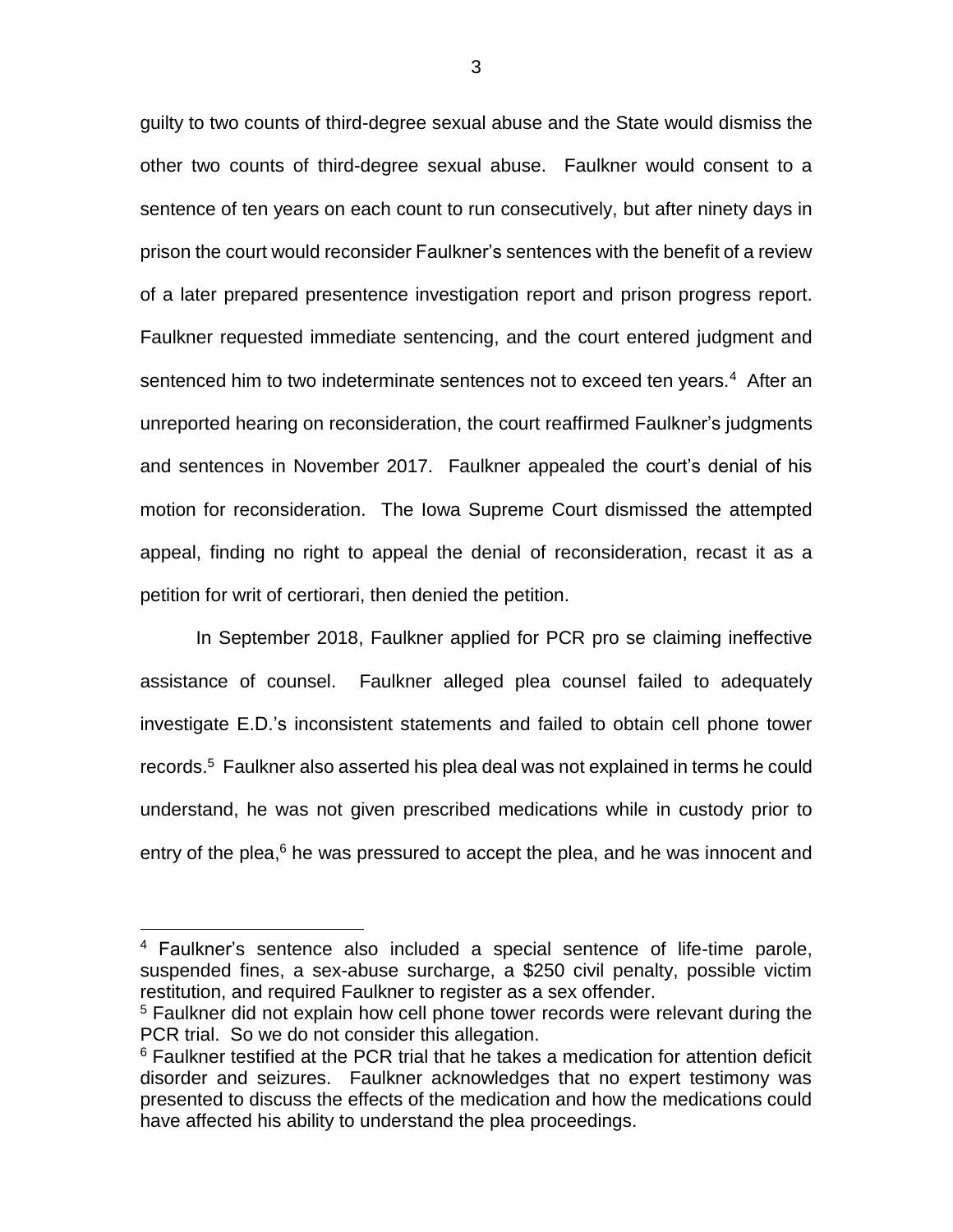wished to go to trial. A PCR trial was held in August 2019, and the PCR court entered an order denying relief on all claims in September.

Now on appeal, Faulkner asserts his pleas were not entered knowingly and voluntarily because of ineffective assistance of plea counsel. Faulkner also points to the failure of the court to comply with Iowa Rule of Criminal Procedure 2.8(2)(b)(1) to alert him to the nature and elements of the charges against him. As to the specifics of his involuntary plea claim, Faulkner asserts plea counsel (1) told him to "take the ninety days in prison prior to his sentence being reconsidered and then move on with his life"<sup>7</sup> and should have advised Faulkner it was unlikely his sentences would be changed absent some assurance the State would support reconsideration at the hearing; (2) never told him he could not appeal an adverse ruling at the reconsideration hearing; and (3) misinformed him of the consequences of rejecting the State's plea offer and instead proceeding to trial.<sup>8</sup> Faulkner urges but for counsel's failure to accurately inform him, he would not have pled guilty and would have gone to trial.

## **Standard of Review.**

 $\overline{a}$ 

"Generally, an appeal from a denial of an application for postconviction relief is reviewed for correction of errors at law." *Nguyen v. State*, 878 N.W.2d 744, 750 (Iowa 2016) (citation omitted). However, because ineffective-assistance-of-

 $7$  During the plea proceedings, the court asked Faulkner "Do you understand that the [ninety] days is not a promise that you'll be out? It's just the opportunity that you might be out." Faulkner responded, "Yeah."

 $8$  The State maintained it would amend all four sexual abuse charges to forcible felonies under Iowa Code sections 709.4(1)(b)(3)(a) and 702.11(1) if Faulkner took the case to trial. Trial counsel advised Faulkner to accept the offer because he faced a potential forty-year sentence if convicted at trial under the amended charges.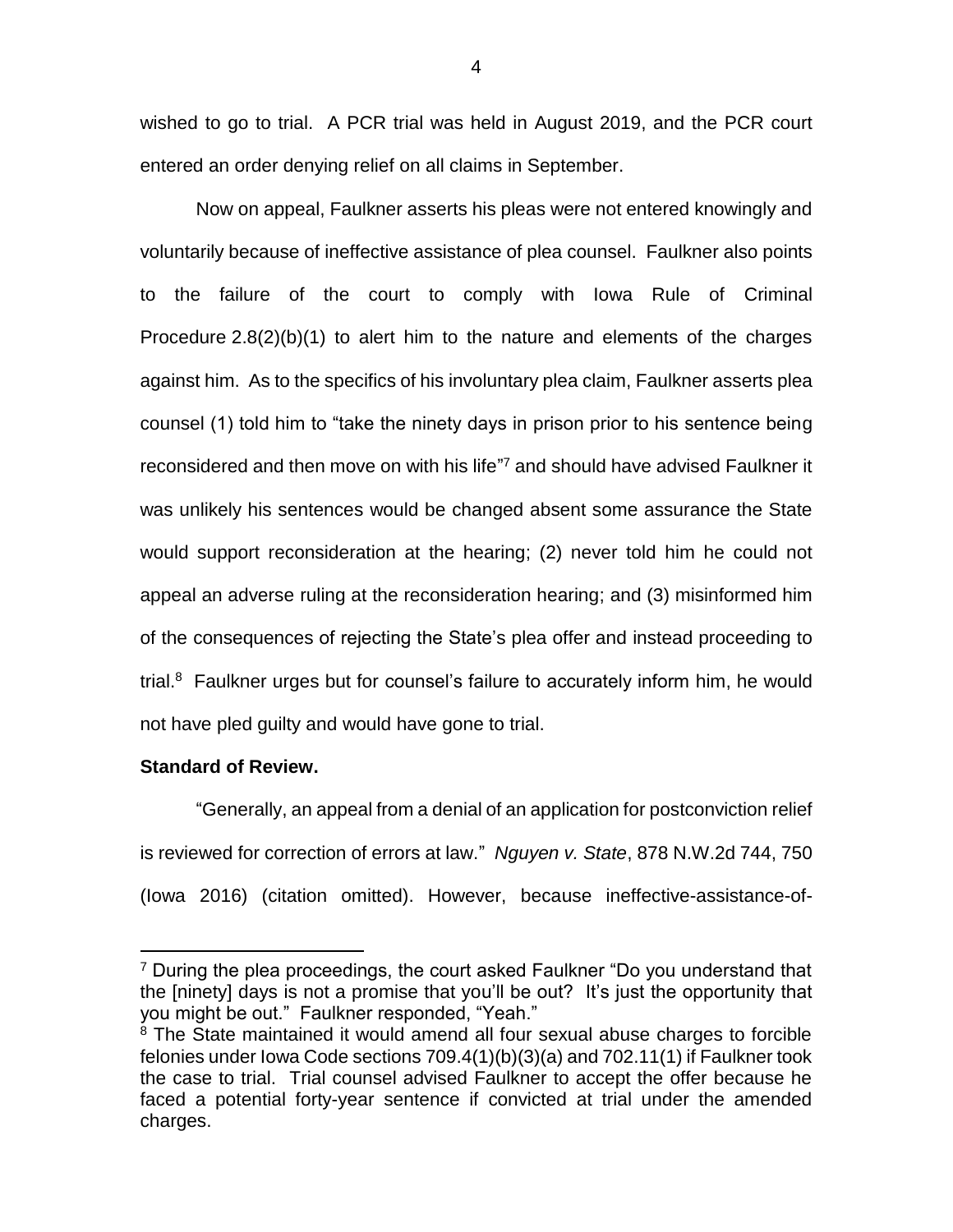counsel claims are based on the constitutional guarantees of the effective assistance of counsel found in the Sixth Amendment of the United States Constitution and article I, section 10 of the Iowa Constitution, such claims are reviewed de novo. *Id.* Faulkner also claims his guilty pleas were not made knowingly and intelligently. Because this claim implicates the Due Process Clause of the Fourteenth Amendment to the United States Constitution, our review is de novo. *State v. Loye*, 670 N.W.2d 141, 150 (Iowa 2003).

### **Analysis.**

The PCR court described Faulkner's PCR action as "buyer's remorse." In an attempt to reject the plea agreement, through an ineffective-assistance-ofcounsel rubric, Faulkner raises several failures associated with plea counsel's performance that lead to him pleading guilty. "[T]o succeed on a claim of ineffective assistance of counsel, [an applicant] must prove: (1) counsel failed to perform an essential duty; and (2) prejudice resulted." *State v. Maxwell*, 743 N.W.2d 185, 195 (Iowa 2008) (citing *Strickland v. Washington*, 466 U.S. 668, 687 (1984)). To show prejudice, "the applicant must demonstrate 'that there is a reasonable probability that, but for counsel's unprofessional errors, the result of the proceeding would have been different.'" *Ledzema v. State*, 626 N.W.2d 134, 143 (Iowa 2001) (quoting *Strickland*, 466 U.S. at 694). "A reasonable probability is a probability sufficient to undermine confidence in the outcome." *Strickland*, 466 U.S. at 698. "'We begin with the presumption that the attorney performed competently' and 'avoid second-guessing and hindsight.'" *State v. Brubaker*, 805 N.W.2d 164, 171 (Iowa 2011) (citation omitted). If the applicant fails to prove either

5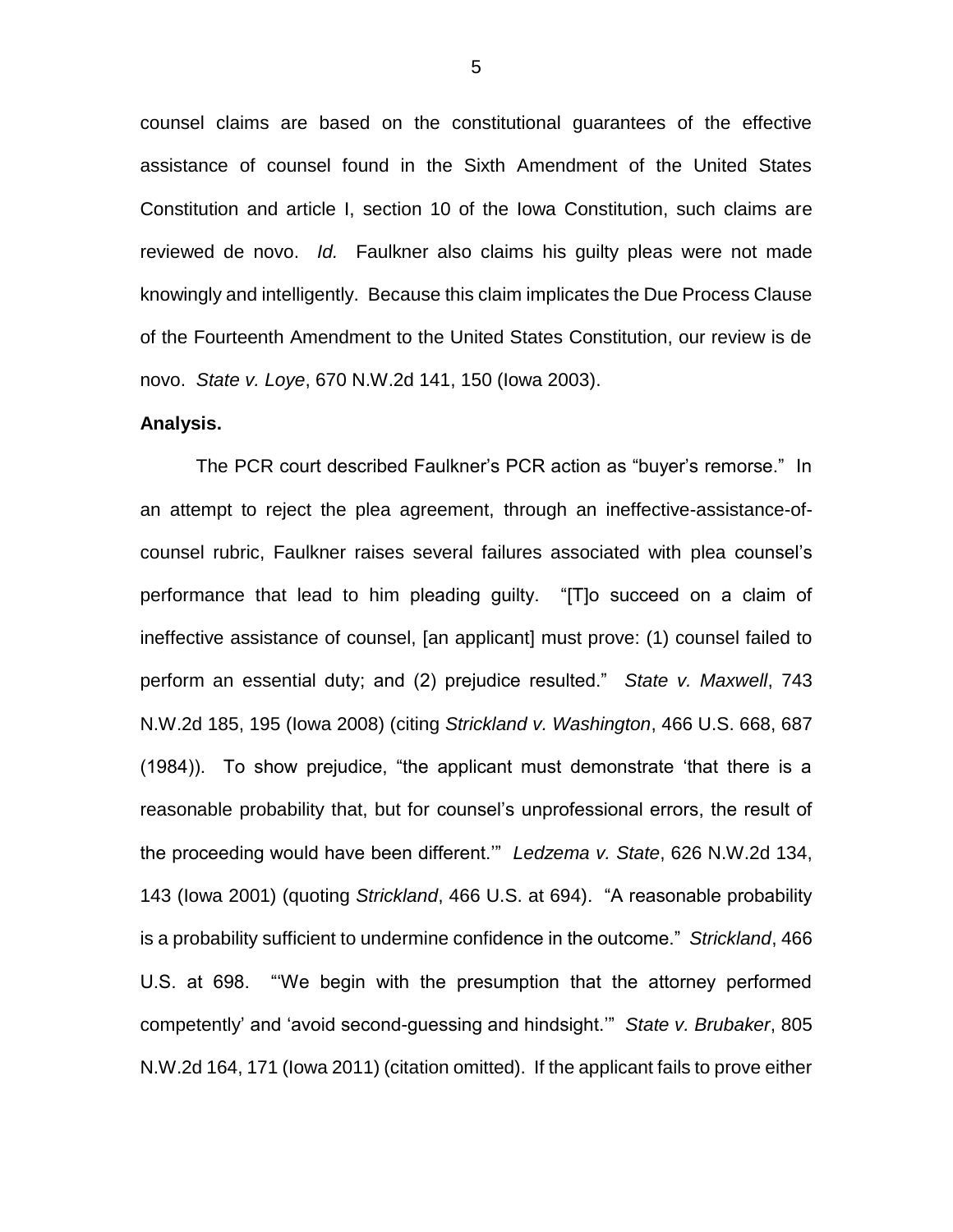element by a preponderance of the evidence, the claim fails and we need not address both elements. *Ledzema*, 626 N.W.2d at 142.

### **Failure to Perform an Essential Duty.**

Faulkner broadly argues his guilty pleas were not entered knowingly and voluntarily "because he was not properly advised by counsel as [to] the actual risks and rewards associated with the decision to plea or go to trial." First, Faulkner contends that plea counsel cajoled him into believing he would likely spend no more than ninety-days in prison and then be released on probation. At the PCR trial, Faulkner testified plea counsel never told him his chances of the court reconsidering his sentences were "slim to none" and instead advised Faulkner "to do the [ninety] days and move on with his life." Plea counsel was not asked to confirm or deny making this statement at the PCR trial. Even so, the record shows the plea court carefully explained there was no guarantee Faulkner would be released on probation following the hearing:

Q. Have there been any promises made to you other than the plea agreement that convince you to plead guilty?

A. No.

Q. Have there been any threats made to you to persuade you to plead guilty?

A. No.

Q. What I'm specifically concerned with in regard to the promises question, because you're looking at me like you don't understand that, is to make sure that you don't think that everybody says you're getting out in [ninety] days. What we're telling you is that we will consider it again in [ninety] days. Do you understand that? A. Yes.

Then Faulker confirmed his understanding by responding to the court's questions:

Q. Do you understand that the [ninety] days is not a promise that you'll be out? It's just the opportunity that you might be out. A. Yeah.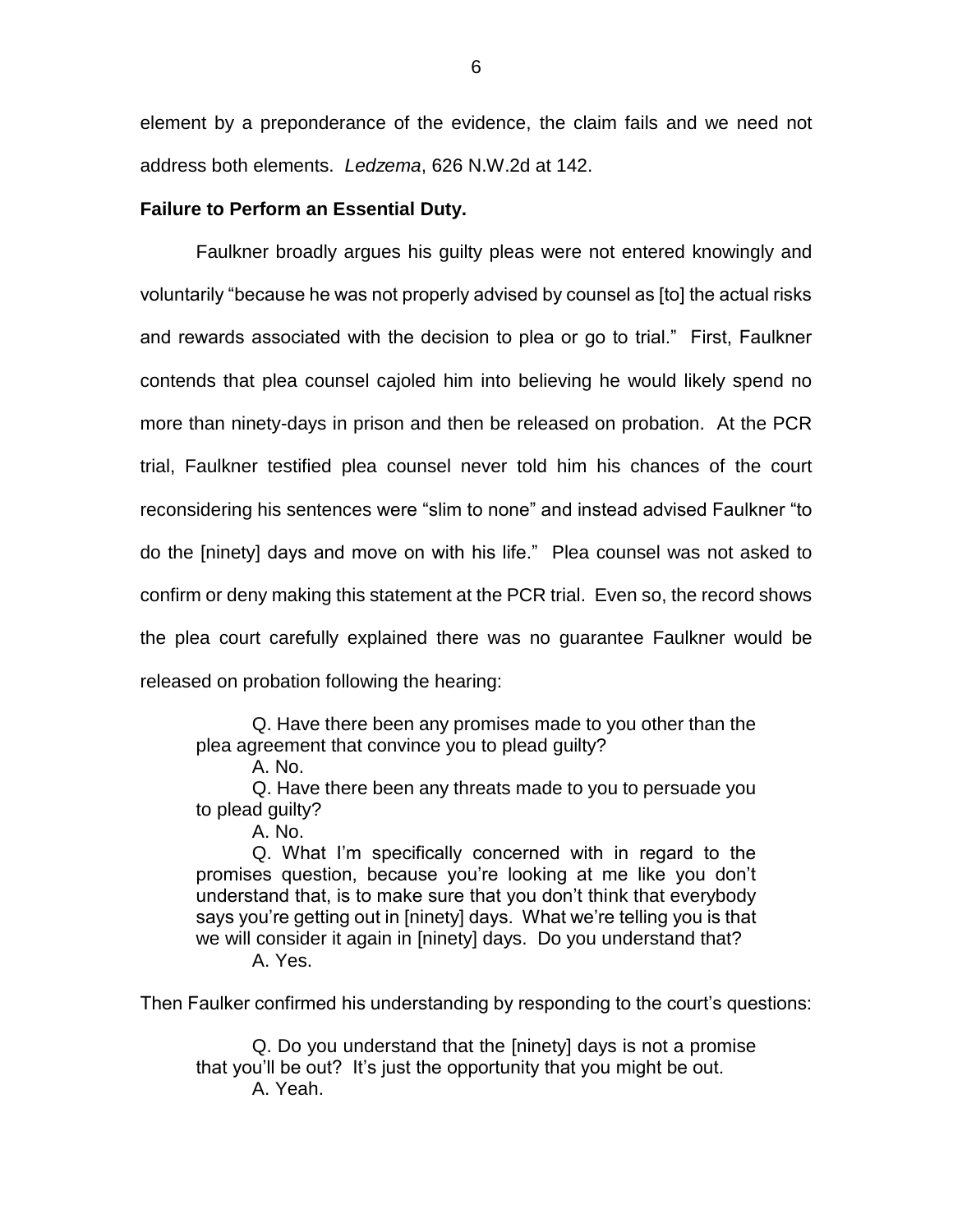Faulkner also offered no support, other than his own testimony, that demonstrates plea counsel led him to believe he would be released following the reconsideration hearing. Likewise, Faulkner's complaint that plea counsel should have advised it was unlikely his sentences would be changed absent some assurance the State would support reconsideration lacks support in the record. We have no information revealing what plea counsel told Faulkner about his odds of receiving a favorable reconsideration ruling. And nothing in the record reflects whether the State opposed reconsideration.

Next, Faulkner asserts plea counsel was deficient by not informing him there was no right to appeal an adverse ruling from the reconsideration hearing. This was not raised at the PCR proceeding, and the PCR court did not rule on this particular assertion. Plea counsel tried to appeal the district court's ruling following the hearing, which suggests he was likely unaware the ruling was not appealable. We do know the plea court ensured Faulkner understood there was no guarantee the reconsideration hearing would end up in his favor, in which case he faced up to twenty years in prison. The plea court characterized the hearing as no more than an "opportunity" to have the sentences reconsidered, an opportunity Faulkner accepted as part of his plea rather than taking his chances at trial. Faulkner urges that if he had known he could not appeal the reconsideration hearing, he would not have pled guilty. Because Faulkner did not argue this point at the PCR trial, this theory is waived. *See, e.g.*, *33 Carpenters Constr., Inc. v. State Farm Life & Cas. Co.*, 939 N.W.2d 69, 76 (Iowa 2020) ("We are a court of *review*, and we do not generally decide an issue that the district court did not decide first.").

7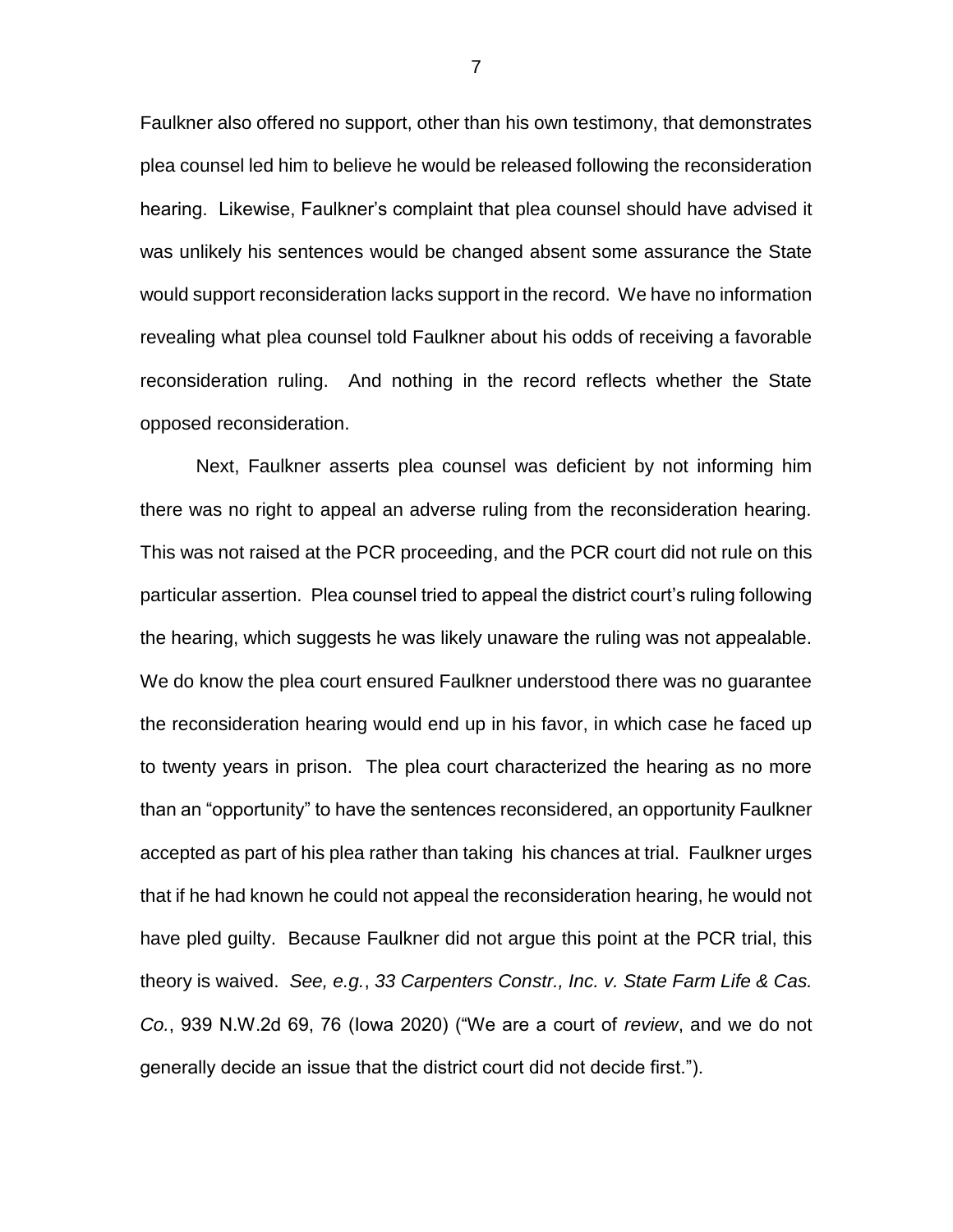Faulkner's broader assertion is that plea counsel failed to adequately explain the State's plea offer to aid his understanding of the risks and the rewards of accepting the offer versus going to trial. The plea hearing lasted over one and one-half hours, and the plea court allowed eight different breaks for counsel and Faulkner to confer. The plea court patiently handled the colloquy and asked Faulkner "Are you willing to have a conviction entered on Counts 1 and 2?" He responded "yes" after conferring with trial counsel. Then the plea court engaged in the following exchange with Faulker:

Q. And that would include the minutes of testimony, which included some police reports and some other reports as well. Do you remember all that paperwork?

A. I don't remember all of it, no.

Q. And you don't have to remember . . . all the details, but do you remember that you read it and went over it with [trial counsel]?

A. Yeah.

Q. Okay. Would you agree with me that if that were the evidence that were presented at trial, a jury may well find you guilty of those two counts?

A. Yeah.

Q. Okay. And you're looking at me like you don't quite understand so let me just rephrase.

A. Because I don't agree with you, I guess.

Q. Well, if the State presents that evidence, do you think that a jury might find you guilty?

A. I honestly don't know. I understand what you're saying. I just don't know, and I don't want to take the risk is why I'm agreeing what we're agreeing on today.

Recognizing Faulkner's apparent confusion, the court took a brief recess to allow

Faulkner to confer with trial counsel. The court continued:

Q. Okay. . . . So I'm guessing that [plea counsel] and Mr. Faulkner have had the chance to converse about the *Alford* plea a little bit?

A. Yeah.

Q. And, Mr. Faulkner, I'm certainly not going to force you to say anything because I need to make sure you're doing this voluntarily and without any pressure, other than the inherent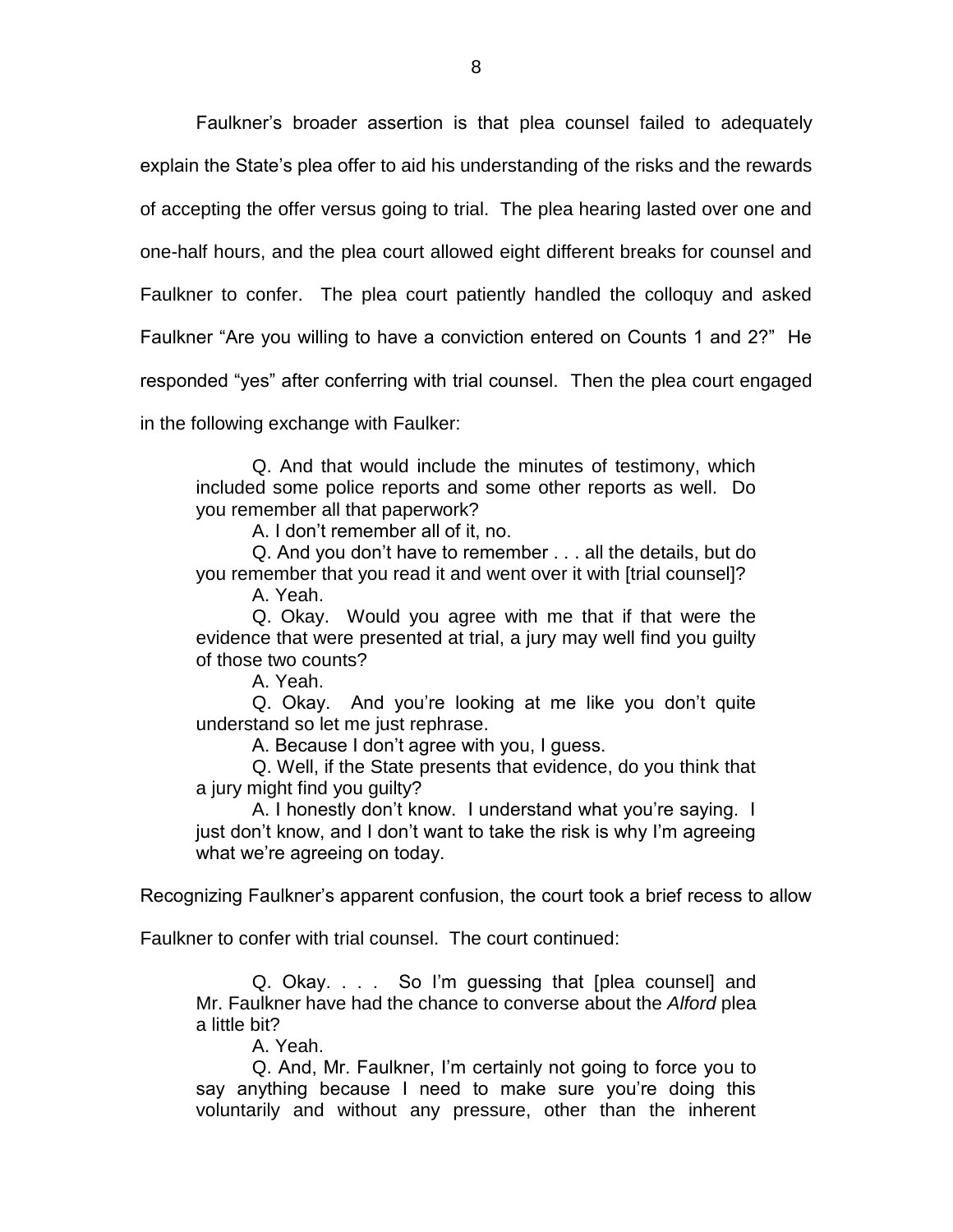pressure of having charges against you. So I'm not trying to make you say something. I'm just trying to make sure that my record is good about what we're doing; okay?

A. Uh-huh.

Q. So we're talking about risk. And obviously everybody who goes to trial with whatever they might be charged with is taking some risk that a jury would find them guilty. Does that make sense?

A. Yeah.

Q. And so if you decided to go to trial, you would take some risk that the jury would find you guilty, but some people feel pretty good about their chances and some people would say this is a really bad case against me and this jury is going to find me guilty. And I don't know where you're at in regard to that. Do you feel like you're taking a real risk if you go to trial?

After conferring with plea counsel off the record, Faulkner agreed he thought it was

"pretty likely" he would be found guilty if he went to trial. Faulkner also conveyed

he understood the State would amend all four sexual abuse charges to forcible

felonies were he to go to trial, presenting even greater risk.

Faulkner's final challenge to the plea proceedings relates to the plea colloquy and plea counsel's alleged failure to ensure he understood the nature and elements of the charges to which the plea was offered. He claims the plea court failed to comply with Iowa Rule of Criminal Procedure  $2.8(2)(b)(1)^9$  because there was no discussion of what constitutes third-degree sexual abuse. The State responds by arguing "the name of the offenses and the simplicity of the elements were sufficiently descriptive to obviate the need for further explanation." We also

 $\overline{a}$ 

<sup>&</sup>lt;sup>9</sup> This rule states:

The court . . . shall not accept a plea of guilty without first determining that the plea is made voluntarily and intelligently and has a factual basis. Before accepting a plea of guilty, the court must address the defendant personally in open court and inform the defendant of, and determine that the defendant understands the . . . [t]he nature of the charge to which the plea is offered.

Iowa R. Crim. P. 2.8(2)(b)(1).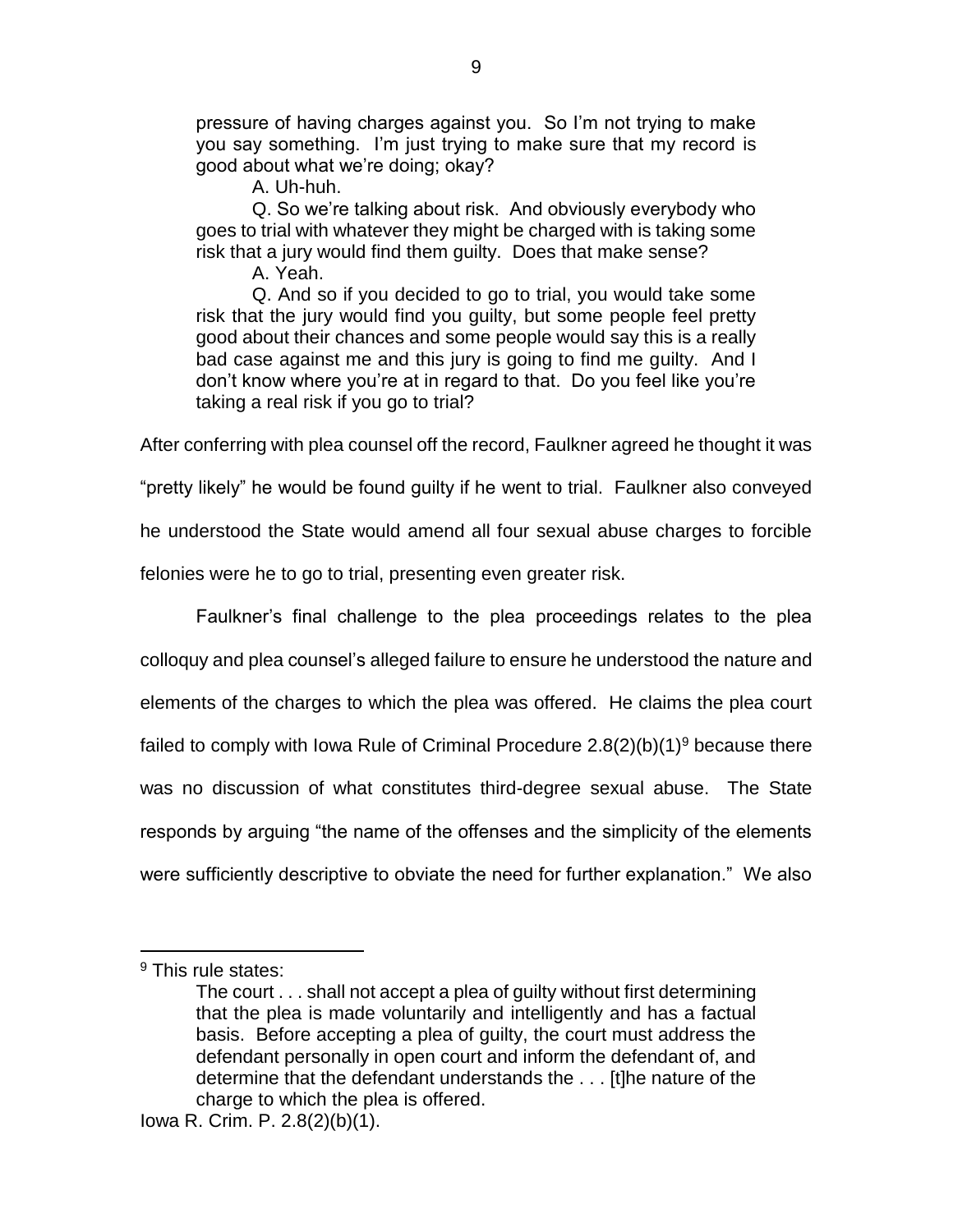note that Faulkner told the court he reviewed the minutes of testimony with plea counsel and agreed the minutes supplied evidence sufficient to support his guilty plea.

"[W]e apply a substantial compliance standard in assessing whether the trial court has adequately informed the defendant of the items listed in the rule." *Loye*, 670 N.W.2d at 151. "'Substantial compliance' requires at a minimum that the defendant be informed of these matters and understand them." *Id.* (citation omitted). "In applying this standard to the requirement that the defendant know and understand the nature of the charges against him, we have held the court need not review and explain each element of the crime *if* it is 'apparent in the circumstances the defendant understood the nature of the charge.'" *Id.* (quoting *State v. Smith*, 300 N.W.2d 90, 91 (Iowa 1981)).

"The extent of the court's explanation varies with the circumstances of each case. In determining how much explanation is necessary, we consider the complexity of the charge as well as the defendant's education and experience." *State v. Sanders*, No. 16-1281, 2017 WL 4570432, at \*2 (Iowa Ct. App. Oct. 11, 2017) (citation omitted). "In addition, the name given the offense may be sufficiently descriptive of its nature to obviate further explanation." *State v. Victor*, 310 N.W.2d 201, 204 (Iowa 1981). "The question is whether the record as a whole shows the defendant understood the elements of the crime and the nature of the charge." *Sanders*, 2017 WL 4570432at \*2.

This record shows the court asked Faulkner multiple times whether he read the trial information, discussed it with trial counsel, and made clear it was relying on the trial information in accepting Faulkner's plea. For instance: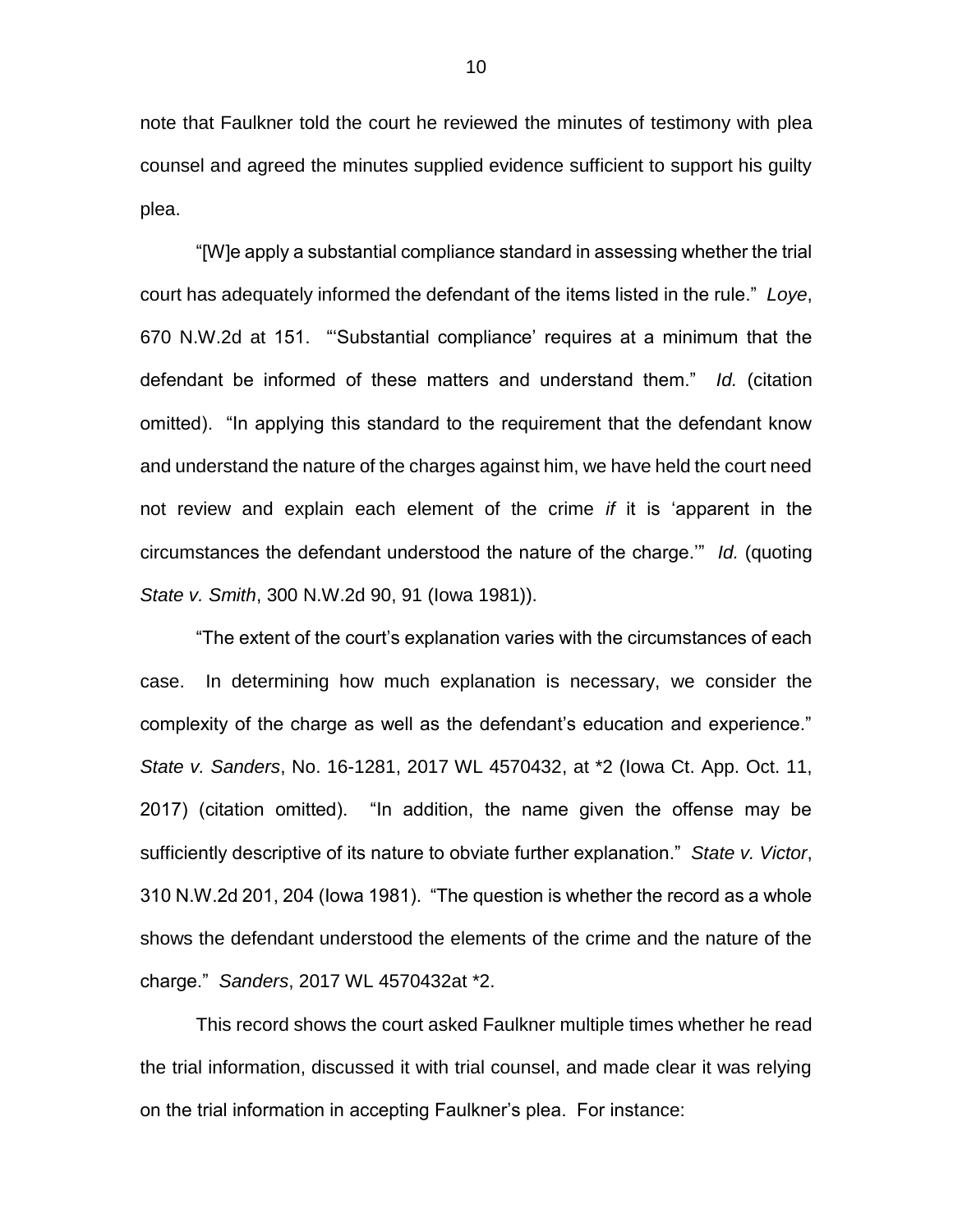Q. May I rely on the minutes of testimony as part of your plea so that I can make a consideration about whether I think it's in your benefit to enter the *Alford* plea?

A. Say that again.

Q. To accept an *Alford* plea, I also have to agree that it's in your benefit to take the deal—

A. Okay.

Q. —Basically. How I do that, I have to kind of analyze what evidence would be presented if it went to trial. And the only way . . . to know . . . is to review the minutes of testimony. Does that make sense to you?

A. Yes.

Q. May I review the minutes of testimony for that purpose? A. Sure. Go ahead.

Q. And rely on them. Okay. I won't do that here. I've reviewed them already. I generally know what they are.

A. Oh, okay.

Q: But I just needed you to acknowledge for our record that you knew I was doing that and that it was fine with you that I do that. A. Okay.

In relying on Faulkner's understanding of the trial information, the court never detailed the elements of third-degree sexual abuse or otherwise ensured Faulkner understood "the nature of the charge." Thus, the question we must answer is whether it is apparent in the circumstances that Faulkner understood the nature of third-degree sexual abuse. *See Smith*, 300 N.W.2d at 91.

Here Faulkner did not admit his guilt in the plea colloquies but knew he was accused of sexually abusing E.D. If plea counsel had asked the court to further explain the nature of third-degree sexual abuse, we cannot see how it would have changed the outcome of the proceedings. "The overriding question is whether defendant, on the whole record, understood the elements of the crime and the nature of the charge against him." *State v. Oberbreckling*, 235 N.W.2d 121, 122 (Iowa 1975) (citing *State v. Watts*, 225 N.W.2d 143, 144–45 (Iowa 1975)). During the PCR trial there was no testimony indicating Faulkner was confused by the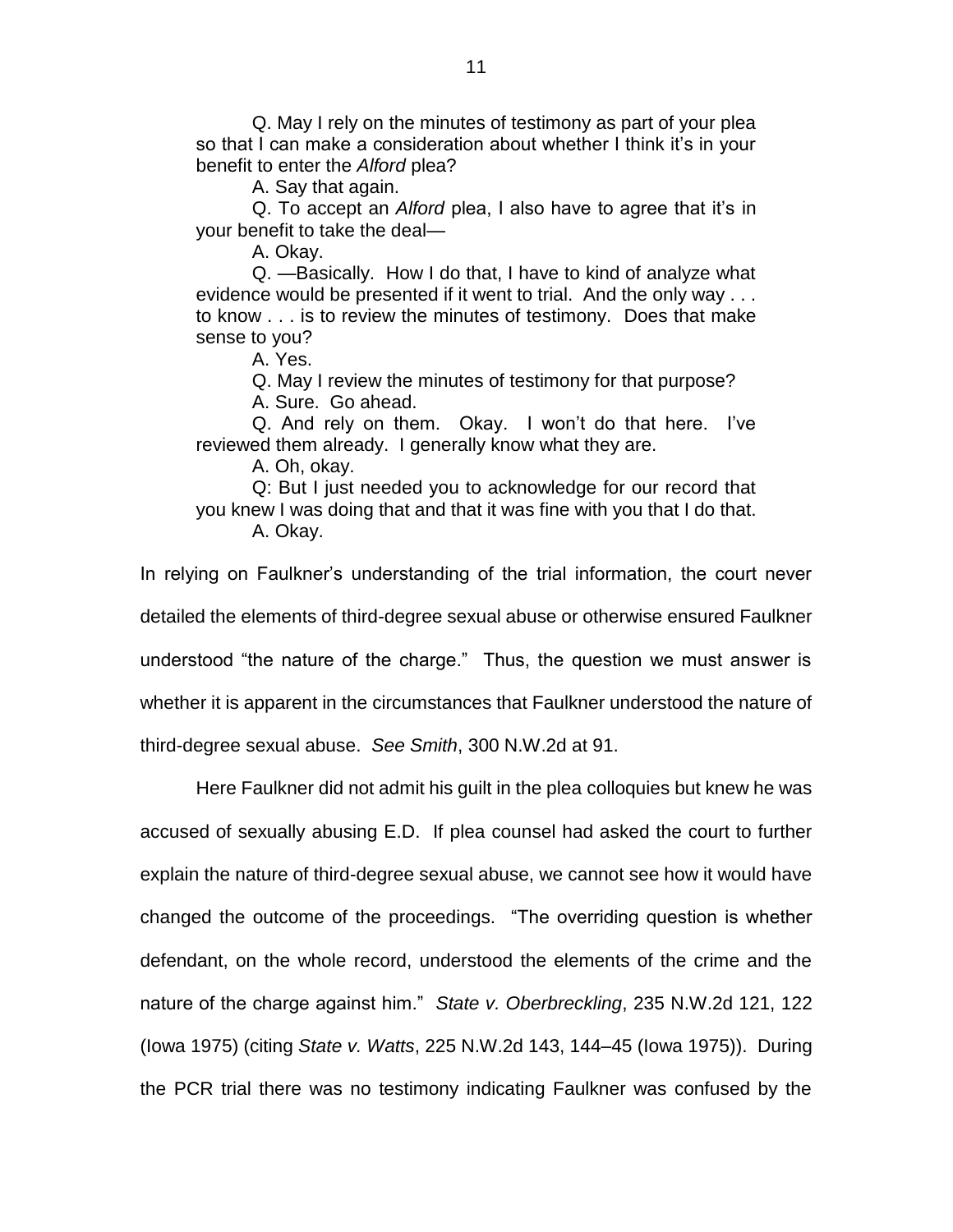charges or the elements of the crime. Instead, he focused on counsel's alleged failure to adequately explain the consequences of pleading guilty as opposed to going to trial. Hence, we find the pleas were voluntary and intelligent based on the record in this appeal.

We find Faulkner failed to show plea counsel rendered ineffective assistance in advising him to accept the State's offer and to plead guilty. Plea counsel credibly testified he thoroughly explained the plea agreement to Faulkner and believed there was sufficient evidence for a jury to convict Faulkner of four forcible felonies if the case went to trial. Faulkner understood he faced the possibility of a forty-year sentence at trial, and plea counsel advised him to accept a favorable plea deal where he would face no more than twenty years in prison. The record of the plea proceedings and long colloquy shows Faulkner was aware of the risks of going to trial, accepted the State's offer, and knowingly and voluntarily pled guilty given those risks. Faulkner has not met his burden of proving plea counsel breached an essential duty. In the words of the PCR court:

The State was . . . aware of the potential weaknesses in the case which likely accounts for what appears to have been a very generous plea proposal. No one had a crystal ball to know for certain how the victim would have testified had there been a trial. Although some attorneys may have given different advice [plea counsel's] opinion that Faulkner should take the deal cannot be characterized as unreasonable.

. . . In the court's opinion, he made a reasonable decision to accept the State's plea offer after receiving appropriate legal advice and explanations from the [plea] court. There is no basis for believing he was prejudiced by anything [plea counsel] or the [plea] court did or failed to do.

We agree and find plea counsel performed within the reasonable legal competence

expected.

. . . .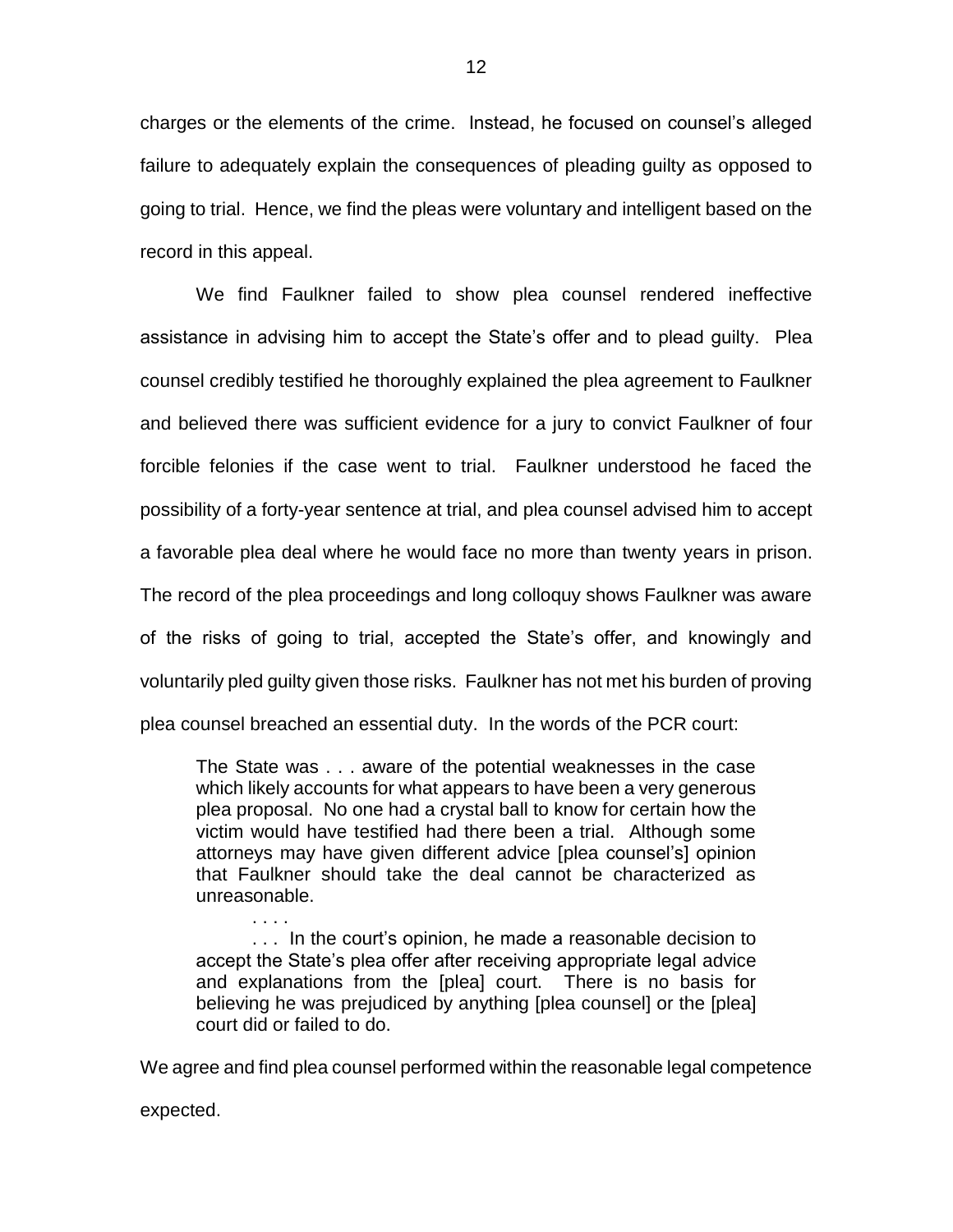### **Prejudice.**

Faulkner urges us to conclude prejudice resulted from trial counsel's alleged failures because he would not have pled guilty but for the alleged failures. *See State v. Carrol*, 767 N.W.2d 638, 641 (Iowa 2009) ("In the context of a guilty plea, an applicant for postconviction relief must prove 'a reasonable probability that, but for counsel's alleged errors, he [or she] would not have plead guilty and would have insisted on going to trial.'" (alteration in original) (citation omitted)). "Under Iowa law, we should look to the cumulative effect of counsel's errors to determine whether the defendant satisfied the prejudice prong of the *Strickland* test." *State v. Clay*, 824 N.W.2d 488, 500 (Iowa 2012). Finding no deficient performance on the part of trial counsel, we need not reach the prejudice prong. *Ledzema*, 626 N.W.2d at 142. In any event, by pleading guilty, Faulkner recognized he could reduce a potential forty-year sentence to a lesser term and spend less time away from family. Even Faulkner's PCR counsel referenced the favorable nature of the plea agreement offered to Faulkner when he questioned plea counsel:

Q. And did you ever wonder why the—the prosecutors would offer you such a plea deal considering the age of the alleged victim and the fact that there were more than two counts? Would that have led you to believe that there was something wrong with the—the weight of the State's case? A. Well, having prosecuted before, it looked to me like a messy case from a prosecutor's viewpoint because—

Q. Then why didn't you take it to a jury? A. Because I—I thought in the end the jury, if there were parents on board, which there likely would be, would see through this domestic situation, and there was just—there was testimony all over the place, and I—I thought he would likely be convicted of a forcible felony.

13